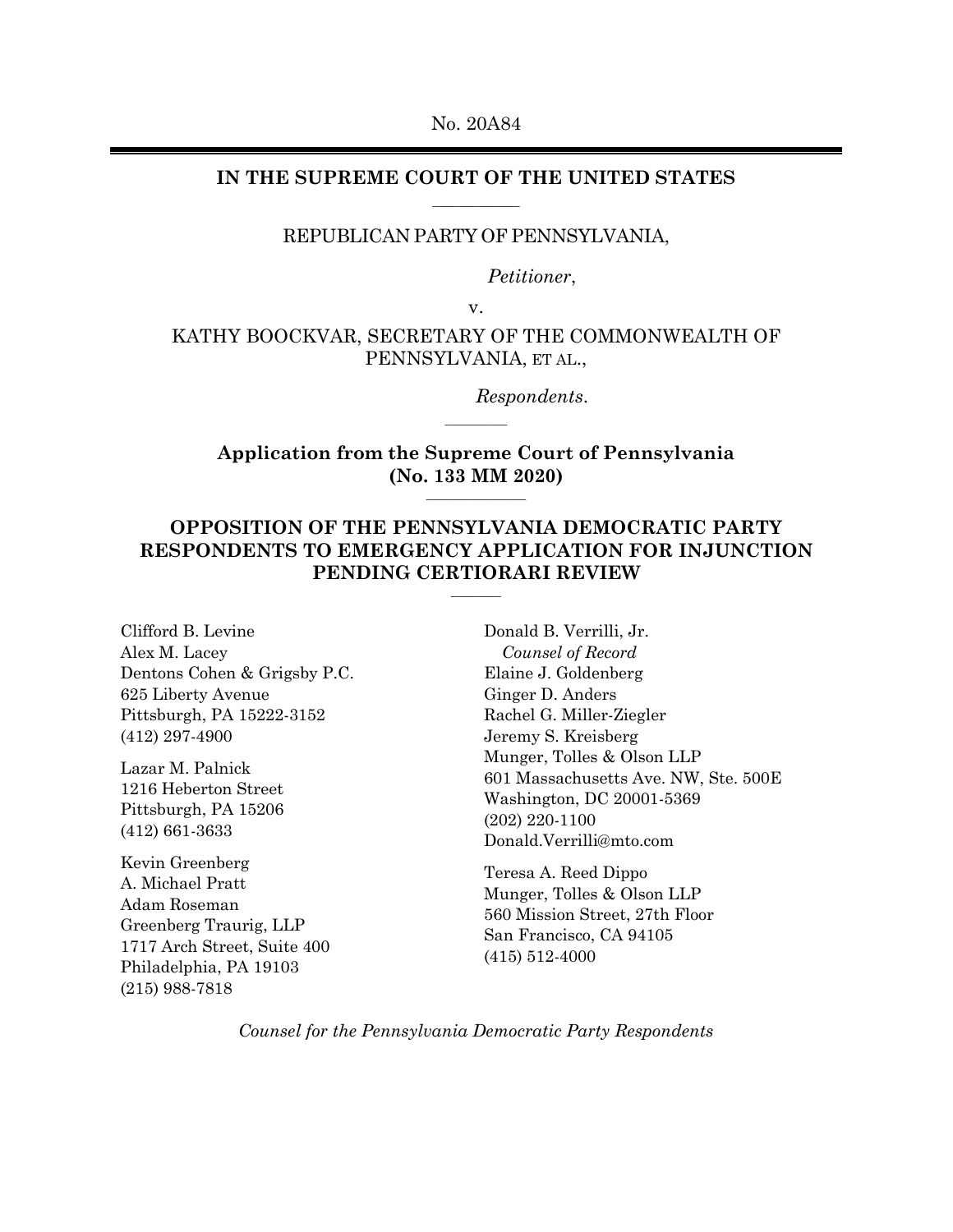# **RULE 29.6 STATEMENT**

Pursuant to Rule 29.6 of the Rules of this Court, Respondent Pennsylvania Democratic Party states that it has no parent corporation and that there is no publicly held company that owns 10% or more of its stock.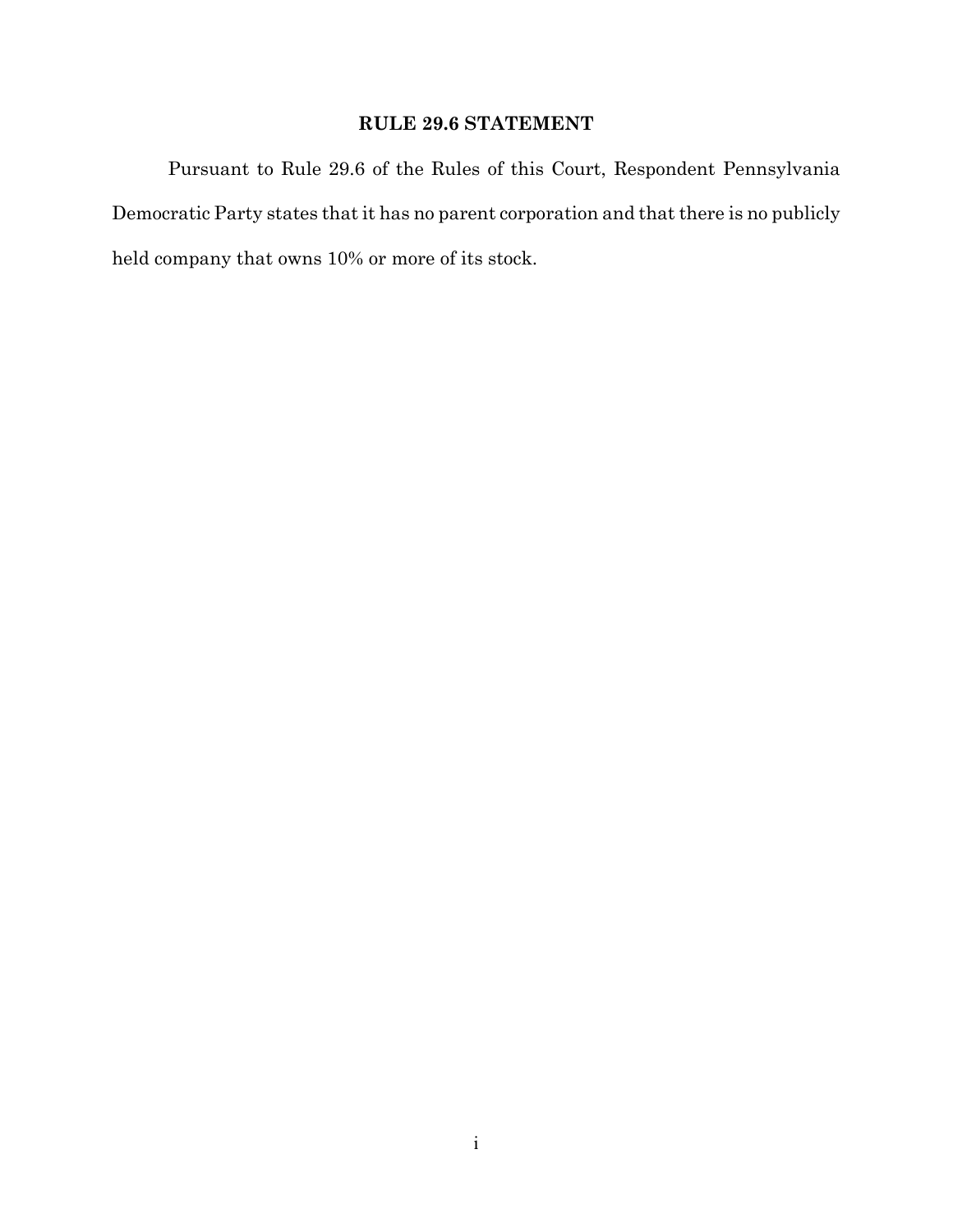#### **INTRODUCTION**

The Republican Party of Pennsylvania's ("RPP") emergency application requests that this Court issue an injunction pending certiorari review that would direct county board of elections officials "to log, to segregate, and otherwise not to take any action related to mail-in or civilian absentee ballots" received between 8 p.m. on Election Day and 5 p.m. on November 6. Application 11. The Pennsylvania Democratic Party Respondents agree that such ballots should be logged and segregated. But the Pennsylvania Department of State has already issued guidance directing county boards to do just that. There is no reason to believe that guidance is not being or will not be followed—and RPP offers none. As for RPP's request that no other "action" be taken with respect to these ballots—*i.e.*, that county boards not canvass and maintain separate counts of these ballots—granting this relief is in no way "necessary to preserve this Court's jurisdiction," *id.* at 5, and indeed could both prevent this Court from being able to determine whether its resolution of this case would have any bearing on any election and cause substantial disruptions to the Commonwealth's elections.

## **BACKGROUND**

On October 28, the Pennsylvania Department of State issued guidance to county board of elections officials. See Attachment to Letter of Secretary of the Commonwealth (Oct. 28, 2020), *Republican Party of Pa.* v. *Boockvar*, No. 20-542 (Oct. 28, 2020) ("October 28 Guidance"). The October 28 Guidance directed county boards to "ke[ep] separate and segregated" mail-in and civilian absentee ballots received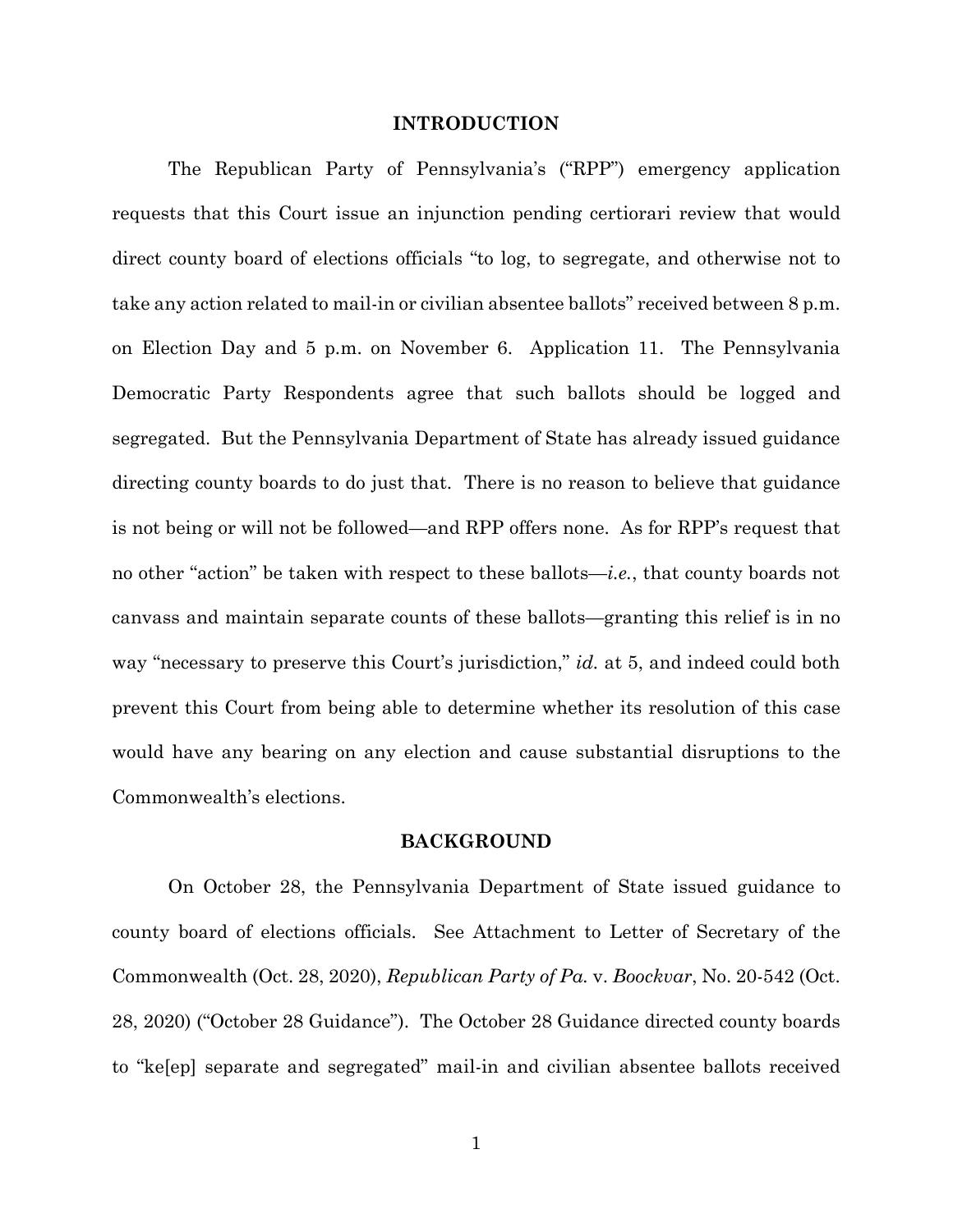between 8:00 p.m. on Tuesday, November 3, 2020 and 5:00 p.m. on Friday, November 6, 2020 "from all other voted ballots." October 28 Guidance at 2; see also *ibid.* (requiring county boards to "maintain an accurate log of the date upon which" ballots received in the challenged window "w[ere] delivered by the USPS" to the county board of elections). It also instructed that "county boards of elections shall not pre-canvass or canvass any mail-in or civilian absentee ballots received" in the challenged window "until further direction is received." *Ibid.*

That same day, counsel for RPP emailed county boards of elections acknowledging that it "expect[ed] that each county board of elections will follow this guidance." A.117. It nonetheless requested that each board of elections confirm by email that it intended to follow the guidance. Counsel for RPP requested a response the next day—by 2 p.m. on Thursday, October 29. See A.117. Forty-two boards responded, and all of them confirmed that they were following the guidance. Application 4.

On November 1, the Pennsylvania Department of State issued further guidance, as the October 28 Guidance had contemplated. See A.113-116 ("November 1 Guidance"). The November 1 Guidance stated that "[a]ll directions in [the October 28 Guidance] concerning the segregation and logging of ballots received during this defined post-election period continue to apply." A.114. The November 1 Guidance gave detailed directions for canvassing those ballots. See A.114-116. The document requires county boards of elections to "count, compute, and *separately tally* the ballots approved for canvassing." A.116 (emphasis added).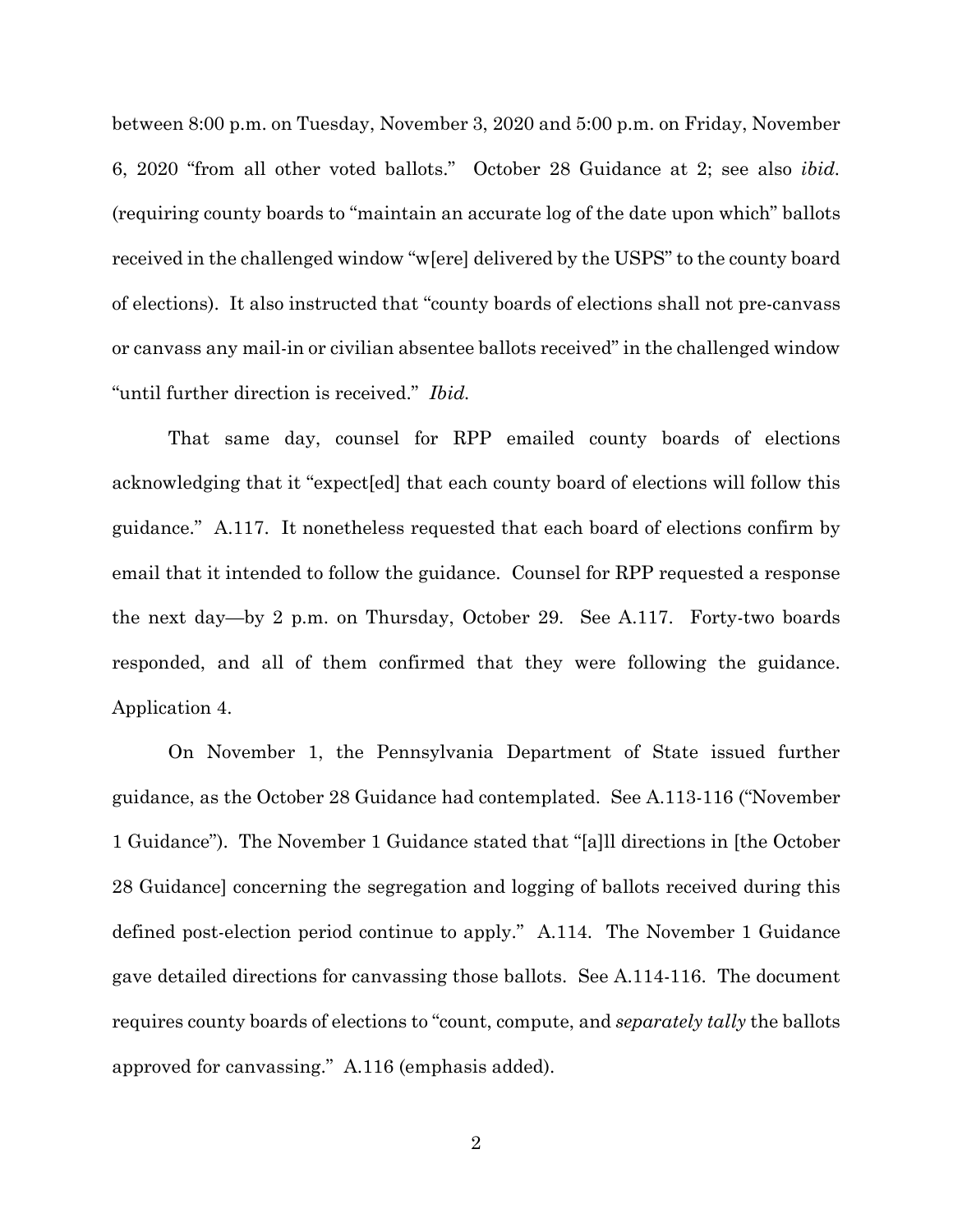On November 6—over a week after counsel for RPP requested that county boards confirm their compliance with the guidance and five days after the November 1 Guidance issued—RPP filed the present application for an emergency injunction. The application contends that the guidance is insufficient for two reasons: First, it argues that the guidance is not binding on county boards of elections and they "may choose not to follow" it. Application 4. Second, RPP notes that "the Secretary has reserved the right to change her guidance," such that there is a risk that the Secretary "may issue new directions in the absence of an order from this Court." *Id.* at 5.

Also on November 6, Justice Alito entered an administrative order stating that "[a]ll county boards of election are hereby ordered, pending further order of the Court, to comply with the following guidance provided by the Secretary of the Commonwealth on October 28 and November 1, namely, (1) that all ballots received by mail after 8:00 p.m. on November 3 be segregated and kept 'in a secure, safe and sealed container separate from other voted ballots,' and (2) that all such ballots, if counted, be counted separately." 20A84 Administrative Order at 1.

### **ARGUMENT**

1. As the Pennsylvania Democratic Party Respondents informed this Court in their opposition to RPP's motion to expedite, segregation of ballots received between November 3 at 8 p.m. and November 6 at 5 p.m. is appropriate. But the Secretary has already directed county boards to do just that, and to "separately tally" the segregated ballots "approved for canvassing." A.116.

3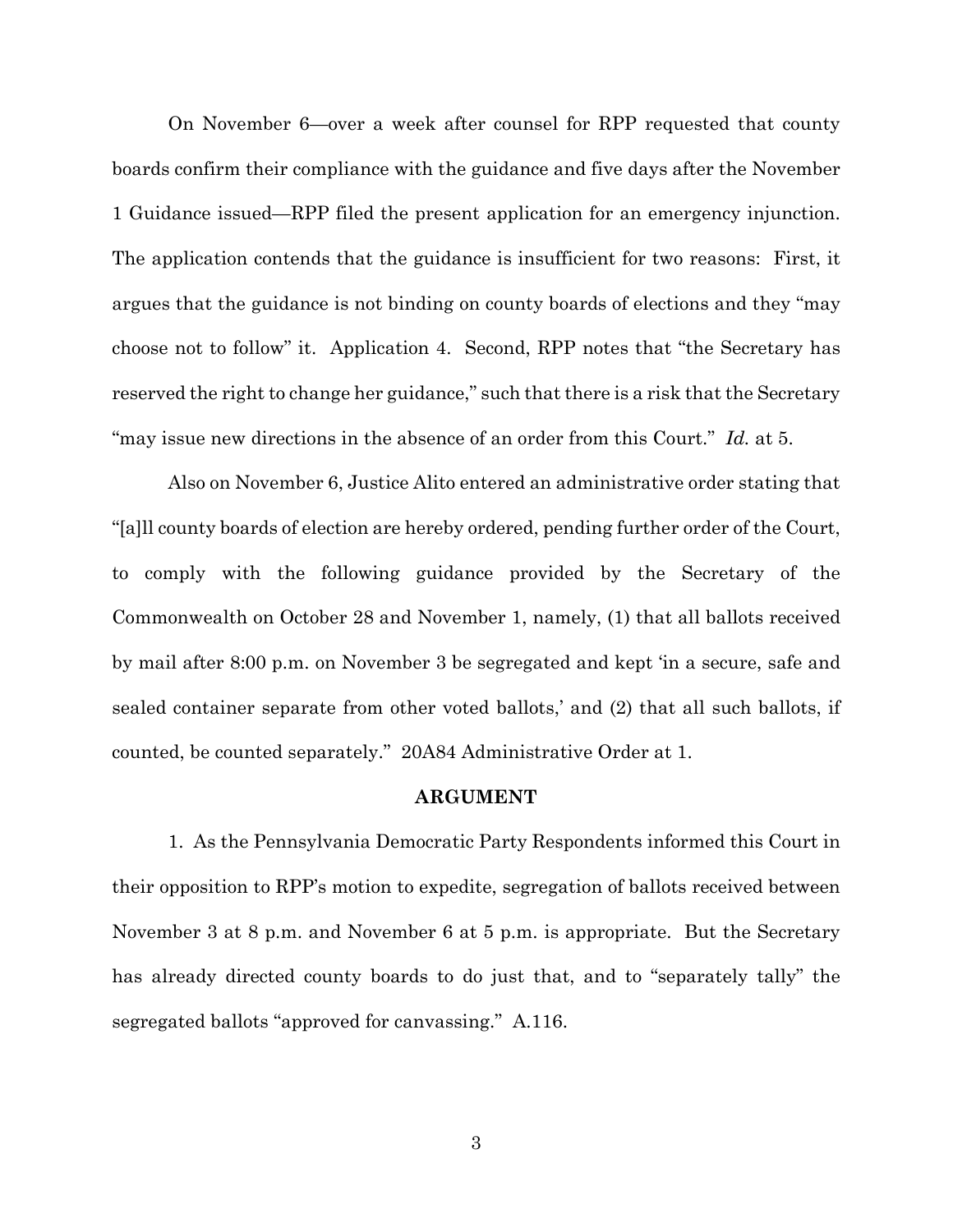RPP asserts that this Court must intervene because there is no guarantee that the guidance has been followed or will continue in force. That argument is meritless. Even assuming, as RPP asserts, that the guidance is not binding, there is no reason to think that county election boards have not complied with it. The Secretary issued the guidance for an unquestionably legitimate purpose: to preserve this Court's jurisdiction to adjudicate the validity of the Pennsylvania Supreme Court's decision extending the mail-in ballot received-by deadline. No evident reason exists for a county board to refuse to follow explicit guidance issued for such a clearly legitimate purpose, nor does any evidence exist that county boards failed to follow it—and RPP suggests none. Given that courts "presume that [public officers] have properly discharged their official duties" "in the absence of clear evidence to the contrary," RPP must offer concrete evidence that county boards would arbitrarily decline to follow the Secretary's guidance. See *United States* v. *Chem. Found.*, 272 U.S. 1, 14-15 (1926); see also *U.S. Postal Serv.* v. *Gregory*, 534 U.S. 1, 10 (2001). Instead, RPP offers only baseless speculation.

The sole purported evidence on which RPP relies is that some county boards of elections allegedly did not respond to its email requesting confirmation that they would follow the guidance. But RPP may not manufacture evidence that county boards are not complying by sending them an email on a one-day turnaround in the week before Election Day and then crying "gotcha" when some fail to respond. Indeed, the fact that each of the forty-two boards that *did* respond confirmed that it was following the guidance rebuts RPP's unfounded allegations. And to the extent RPP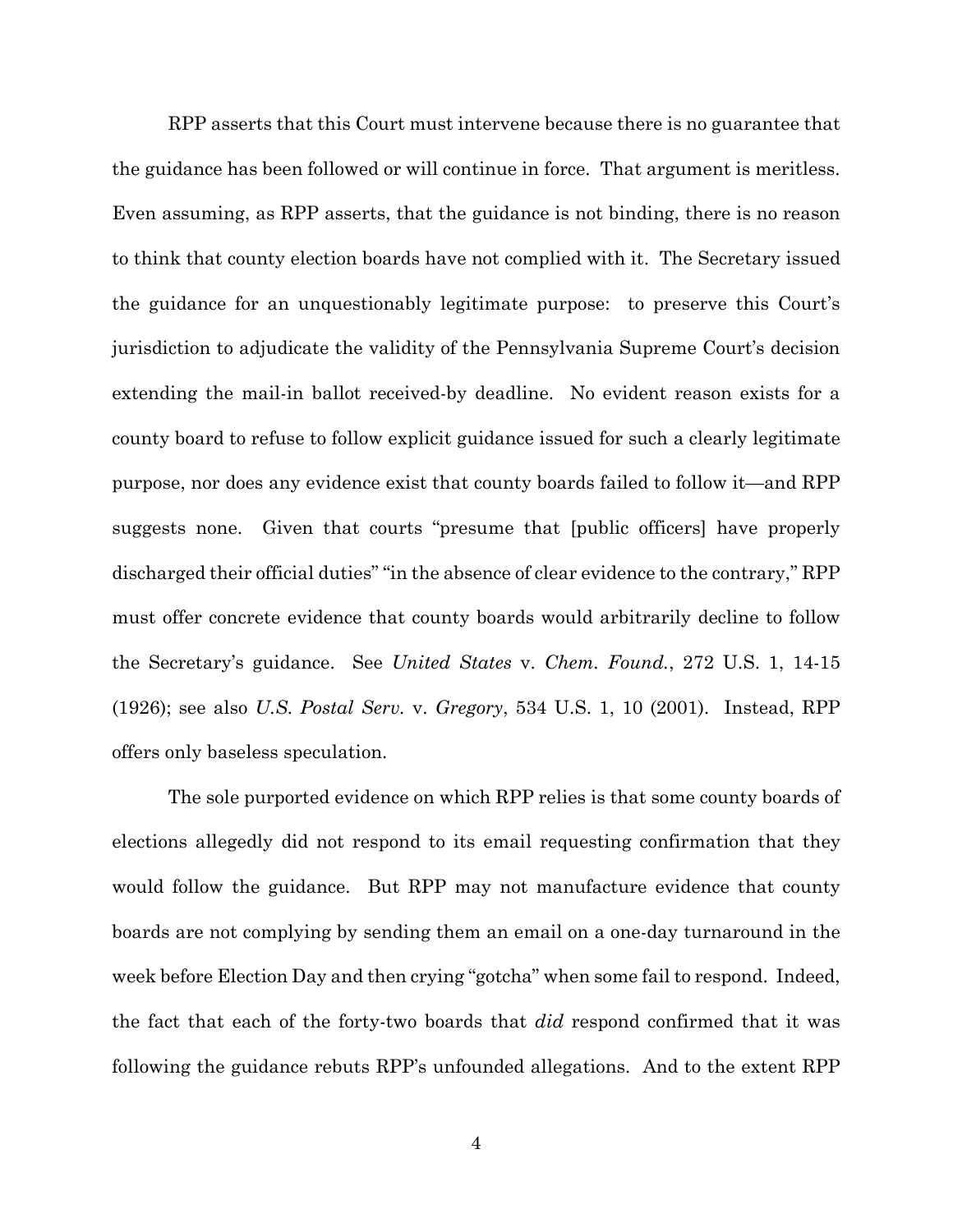was legitimately concerned that some boards' failure to respond suggested that they planned to disregard the guidance, one would expect RPP to have filed an immediate (and certainly, pre-Election Day) application for emergency relief in this Court. Its failure to do so—and its inability to muster a single shred of evidence that any board has not complied with the guidance—demonstrates that this Court's intervention is unjustified.

RPP's arguments that the Secretary might alter the guidance are similarly unfounded. RPP complains that the Secretary's November 1 guidance directed counties to begin canvassing the segregated ballots, while the October 28 guidance directed counties not to begin canvassing "until further direction is received." As the quoted language indicates, the November 1 guidance simply provided the further direction contemplated by the October 28 guidance. RPP suggests no reason to think that the Secretary would direct county boards to reverse the *segregation*.

2. The Pennsylvania Democratic Party Respondents respectfully submit that should the Court order any relief, that relief should be consistent with the November 1 Guidance. The November 1 Guidance provides detailed instructions for how county boards of elections should treat ballots arriving during the challenged period. In order to avoid confusion and permit the Commonwealth appropriate leeway over its conduct of the canvassing process, any order of the Court should be consistent with the existing guidance.

 In particular, any order should permit county boards to continue counting the segregated ballots, as the administrative order entered by Justice Alito does.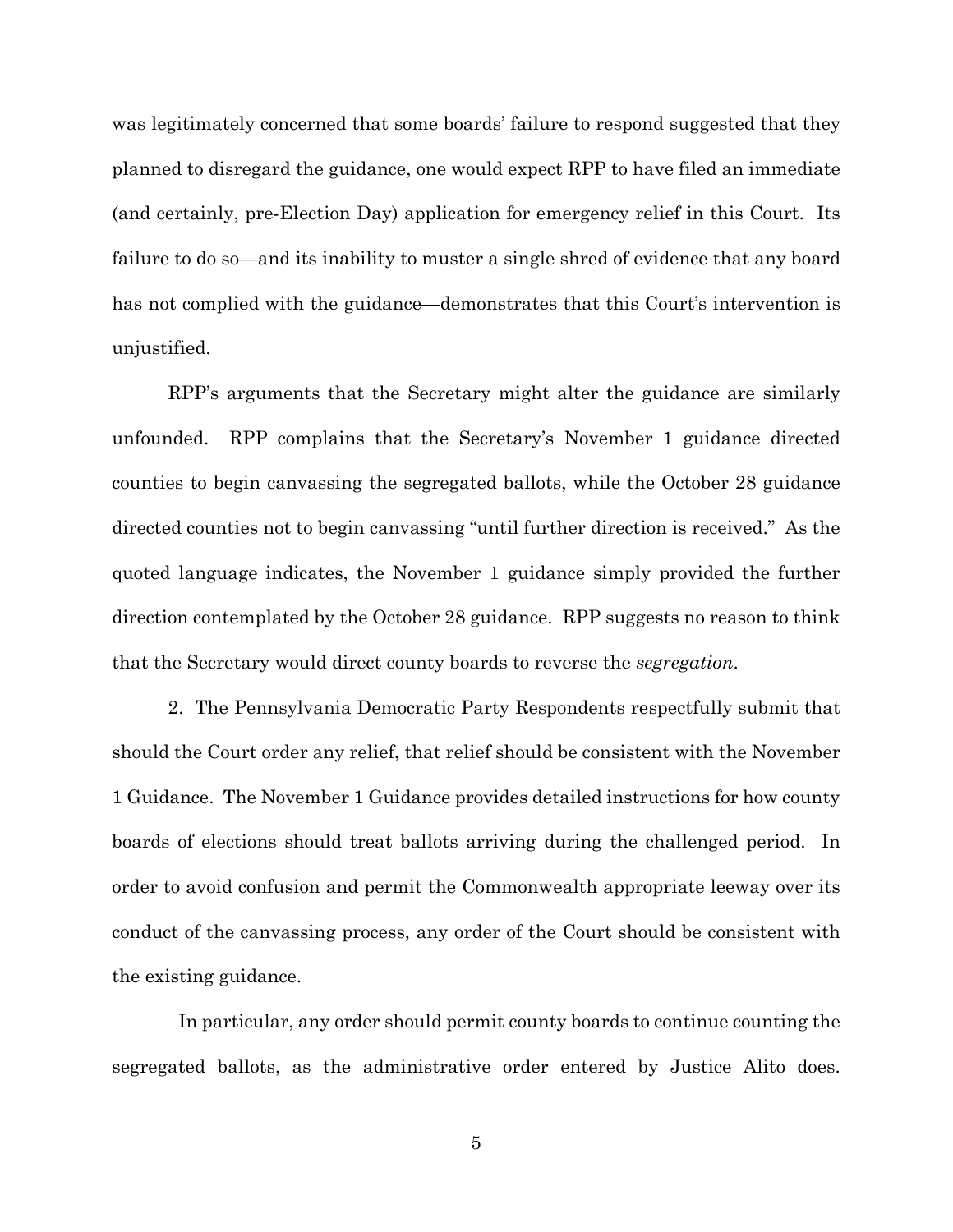Administrative Order at 1 (ordering "that all such ballots, if counted, be counted separately"). RPP, however, asks that this Court order county boards "not to take any action related to" these ballots, barring them from counting the ballots. Application 11. Stopping counting ballots is in no way necessary to "preserve[] the ability of this Court to render a meaningful judgment" on the validity of the Pennsylvania Supreme Court's extension of the mail-in ballot received-by deadline. Application 11. The November 1 Guidance, like the Administrative Order, ensures that the challenged ballots will remain segregated and that their counts will not be added to the counts of ballots arriving before November 3 at 8 p.m.[1](#page-7-0) See A.114, 116. Counting these ballots separately thus does not threaten the ability of this Court to adjudicate this case and grant effective relief, should it become necessary to do so.

On the other hand, ordering the county boards to stop counting the segregated ballots would have significant adverse consequences. First, without counting the ballots, it may be impossible to determine whether this Court's resolution of this case would have any effect on any race. To the extent those ballots would not change the outcome of a race, this case may be moot and, at the very least, the need for the Court's review would be substantially lessened. RPP's insistence that county boards

 $\overline{a}$ 

<span id="page-7-0"></span><sup>&</sup>lt;sup>1</sup> For that reason, RPP's assertion that counting the challenged ballots could "cast<sup>[]</sup> a cloud upon \* \* \* the legitimacy of [the] election" is baseless. Application 11 (quoting *Bush* v. *Gore*, 531 U.S. 1046, 1046–47 (2000) (Scalia, J., concurring)) (alteration in RPP Application). Because the challenged ballots are segregated from ballots received by November 3 at 8 p.m., and will be separately counted, it is difficult to see how the mere act of counting the challenged ballots could cast any cloud over the election.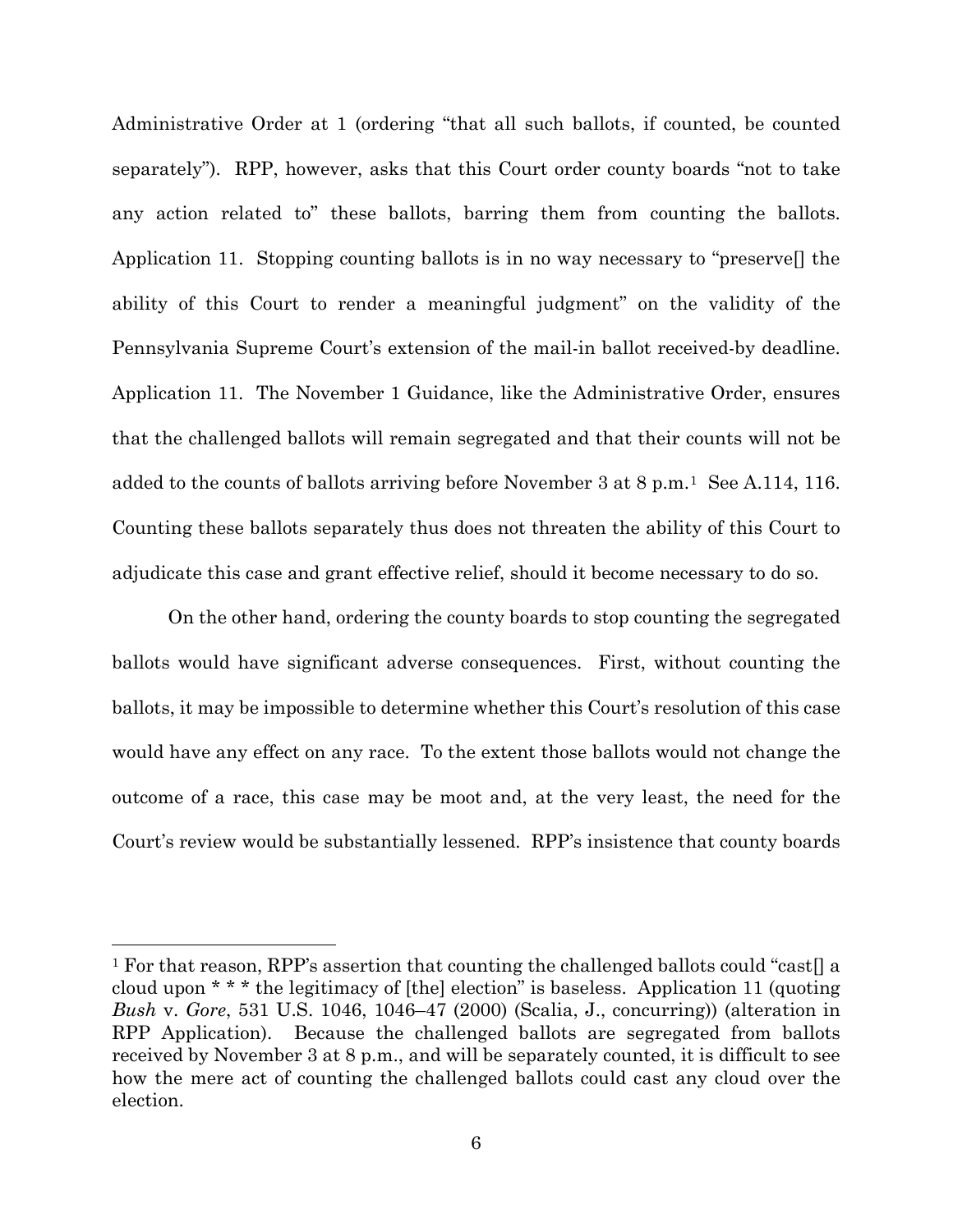not count these ballots would threaten this Court's ability to determine whether it has jurisdiction and whether it should review the case.

Second, the ballots contain votes for state races that are not implicated in this case, as RPP's challenge extends only to votes cast in federal races. State law requires county boards to provide unofficial returns to the Secretary by 5 p.m. on November 10 and, in certain circumstances, requires the Secretary to order a recount based on those returns by November 12. See Statewide Return and Recount Directive Procedures (Nov. 1, 2020).<sup>2</sup> It is thus critical to the operation of Pennsylvania's recount procedures with respect to state races that the Secretary have as accurate as possible a count of the ballots by next week. RPP's requested relief would upend that statutory scheme.

 $\overline{a}$ 

<span id="page-8-0"></span><sup>2</sup> Available at https://www.dos.pa.gov/VotingElections/OtherServicesEvents/ VotingElectionStatistics/Documents/2020-11-01-StatewideReturnRecountDirective. pdf.